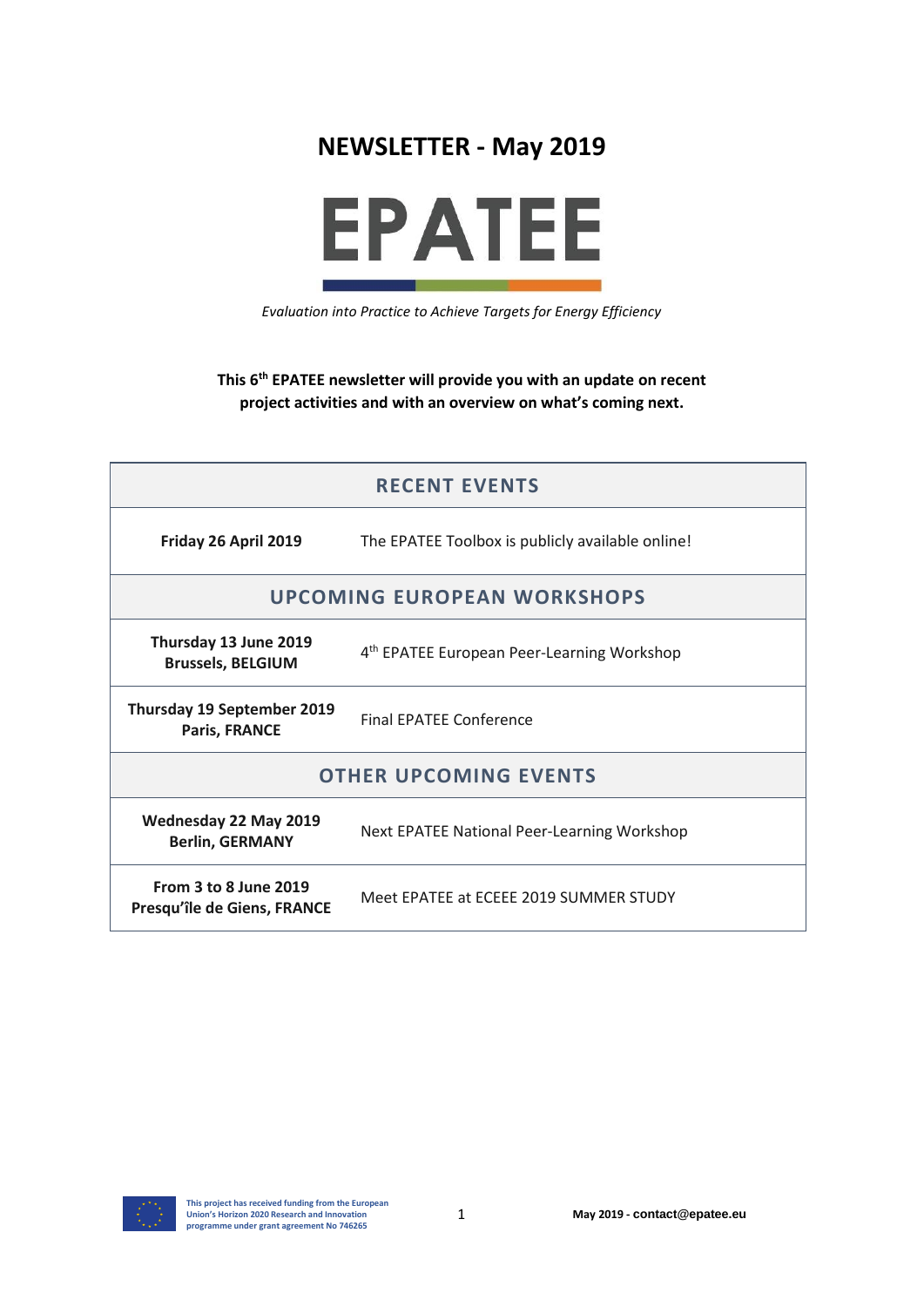## **RECENT EVENTS** \_\_\_\_\_\_\_\_\_\_\_\_\_\_\_\_\_\_\_\_\_\_\_\_\_\_\_\_\_\_\_\_\_\_\_\_\_\_\_\_\_\_\_\_\_\_\_\_\_\_\_\_\_\_\_\_\_\_\_\_\_\_\_\_\_\_\_\_\_\_\_\_\_\_\_\_\_\_\_\_\_\_

\_\_\_\_\_\_\_\_\_\_\_\_\_\_\_\_\_\_\_\_\_\_\_\_\_\_\_\_\_\_\_\_\_\_\_\_\_\_\_\_\_\_\_\_\_\_\_\_\_\_\_\_\_\_\_\_\_\_\_\_\_\_\_\_\_\_\_\_\_\_\_\_\_\_\_\_\_\_\_\_\_\_

## **EPATEE ONLINE TOOLBOX**



The online EPATEE Toolbox aims at providing a general guidance on ex-post evaluation of Energy Efficiency policies and a knowledge base giving access to relevant references. In addition, the Toolbox provides specific guidance for practical situations corresponding to Combinations of Policy measure, Sector and calculation Method (PSMC). By guiding users through different menus and filters and thanks to an interactive selection mechanism, each specific guidance describes how to prepare or execute an ex-post impact evaluation, given the needs and possibilities offered by the selected PSMC.

As a result, the Toolbox combines the EPATEE Knowledge Base, general guidance and the PSMCs in a single, publicly accessible and easy-to-use platform.

You will find a more detailed description of the Toolbox and its use in EPATEE webinar #5 [HERE.](https://epatee.eu/events/webinar-5-2nd-epatee-dissemination-webinar-how-and-what-can-we-learn-epatee-toolbox)

#### **The Toolbox is now publicly available at[: https://www.epatee-toolbox.eu/](https://www.epatee-toolbox.eu/)**

### **UPCOMING EUROPEAN WORKSHOPS** \_\_\_\_\_\_\_\_\_\_\_\_\_\_\_\_\_\_\_\_\_\_\_\_\_\_\_\_\_\_\_\_\_\_\_\_\_\_\_\_\_\_\_\_\_\_\_\_\_\_\_\_\_\_\_\_\_\_\_\_\_\_\_\_\_\_\_\_\_\_\_\_\_\_\_\_\_\_\_\_\_\_

\_\_\_\_\_\_\_\_\_\_\_\_\_\_\_\_\_\_\_\_\_\_\_\_\_\_\_\_\_\_\_\_\_\_\_\_\_\_\_\_\_\_\_\_\_\_\_\_\_\_\_\_\_\_\_\_\_\_\_\_\_\_\_\_\_\_\_\_\_\_\_\_\_\_\_\_\_\_\_\_\_\_

## **4 th EUROPEAN PEER-LEARNING WORKSHOP THURSDAY 13 JUNE 2019 – 09:00 to 16:00 | BRUSSELS**

The  $4<sup>th</sup>$  EPATEE European Peer-Learning Workshop will take place in Brussels on the 13<sup>th</sup> of June 2019 and will cover the topic: "The Evaluation of Energy Efficiency Policies in Europe".

The agenda of the 4th European Peer-Learning Workshop will focus on presenting the policy evaluation support tools developed in EPATEE and on experience sharing with ongoing and finalised energy efficiency policy evaluations.

#### **[CLICK HERE FOR REGISTRATION](http://forms.energyagency.at/index.php?id=1170)**

#### **For further information about the workshop, see the [EPATEE website.](https://epatee.eu/events/4th-epatee-european-peer-learning-workshop)**

\_\_\_\_\_\_\_\_\_\_\_\_\_\_\_\_\_\_\_\_\_\_\_\_\_\_\_\_\_\_\_\_\_\_\_\_\_\_\_\_\_\_\_\_\_\_\_\_\_\_\_\_\_\_\_\_\_\_\_\_\_\_\_\_\_\_\_\_\_\_\_\_\_\_\_\_\_\_\_\_\_\_

# **FINAL EPATEE CONFERENCE**

**SAVE THE DATE: THURSDAY 19 SEPTEMBER 2019 – PARIS**